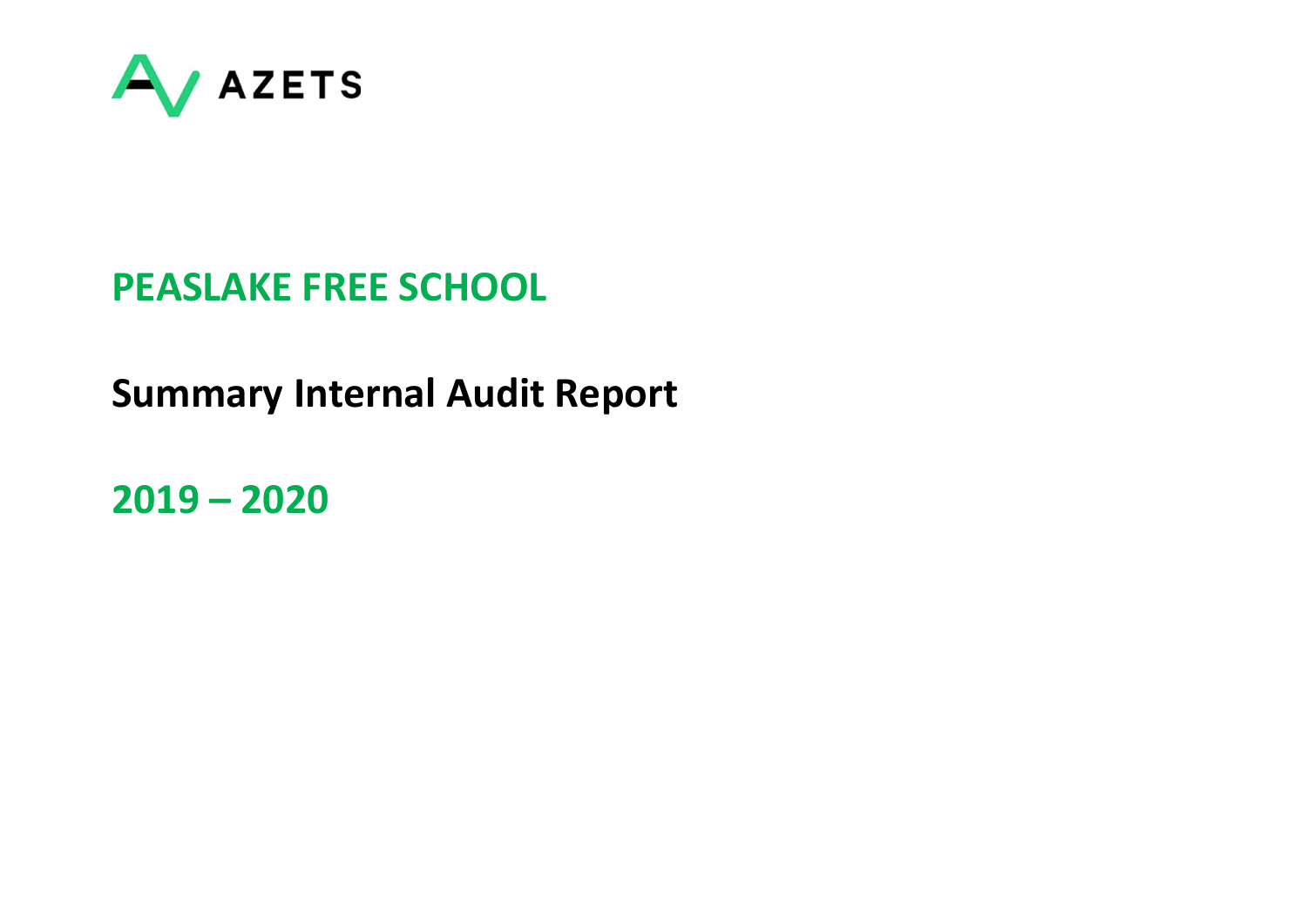

# Internal Audit visits

There was one visit carried out in December 2020.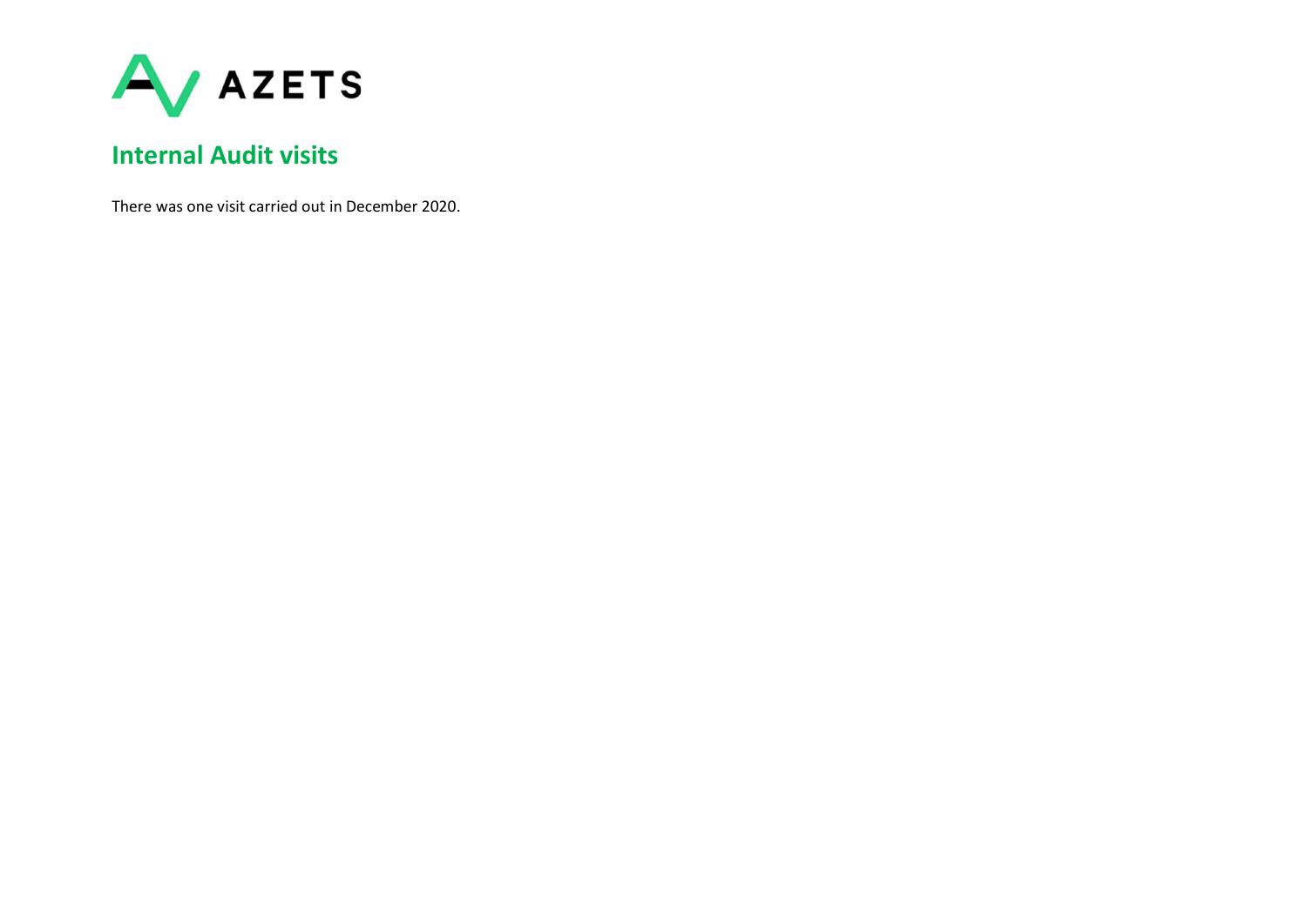

# **Contents Page**

| $\label{prop:nonlinear} \text{Introduction} \,\, \ldots \,\, \ldots \,\, \ldots \,\, \ldots \,\, \ldots \,\, \ldots \,\, \ldots \,\, \ldots \,\, \ldots \,\, \ldots \,\, \ldots \,\, \ldots \,\, \ldots \,\, \ldots \,\, \ldots \,\, \ldots \,\, \ldots \,\, \ldots \,\, \ldots \,\, \ldots \,\, \ldots \,\, \ldots \,\, \ldots \,\, \ldots \,\, \ldots \,\, \ldots \,\, \ldots \,\, \ldots \,\, \ldots \,\, \ldots \,\, \ldots \,\, \ldots \,\, \ldots \,\, \ldots \,\,$ |  |
|---------------------------------------------------------------------------------------------------------------------------------------------------------------------------------------------------------------------------------------------------------------------------------------------------------------------------------------------------------------------------------------------------------------------------------------------------------------------------|--|
|                                                                                                                                                                                                                                                                                                                                                                                                                                                                           |  |
|                                                                                                                                                                                                                                                                                                                                                                                                                                                                           |  |
|                                                                                                                                                                                                                                                                                                                                                                                                                                                                           |  |
|                                                                                                                                                                                                                                                                                                                                                                                                                                                                           |  |
|                                                                                                                                                                                                                                                                                                                                                                                                                                                                           |  |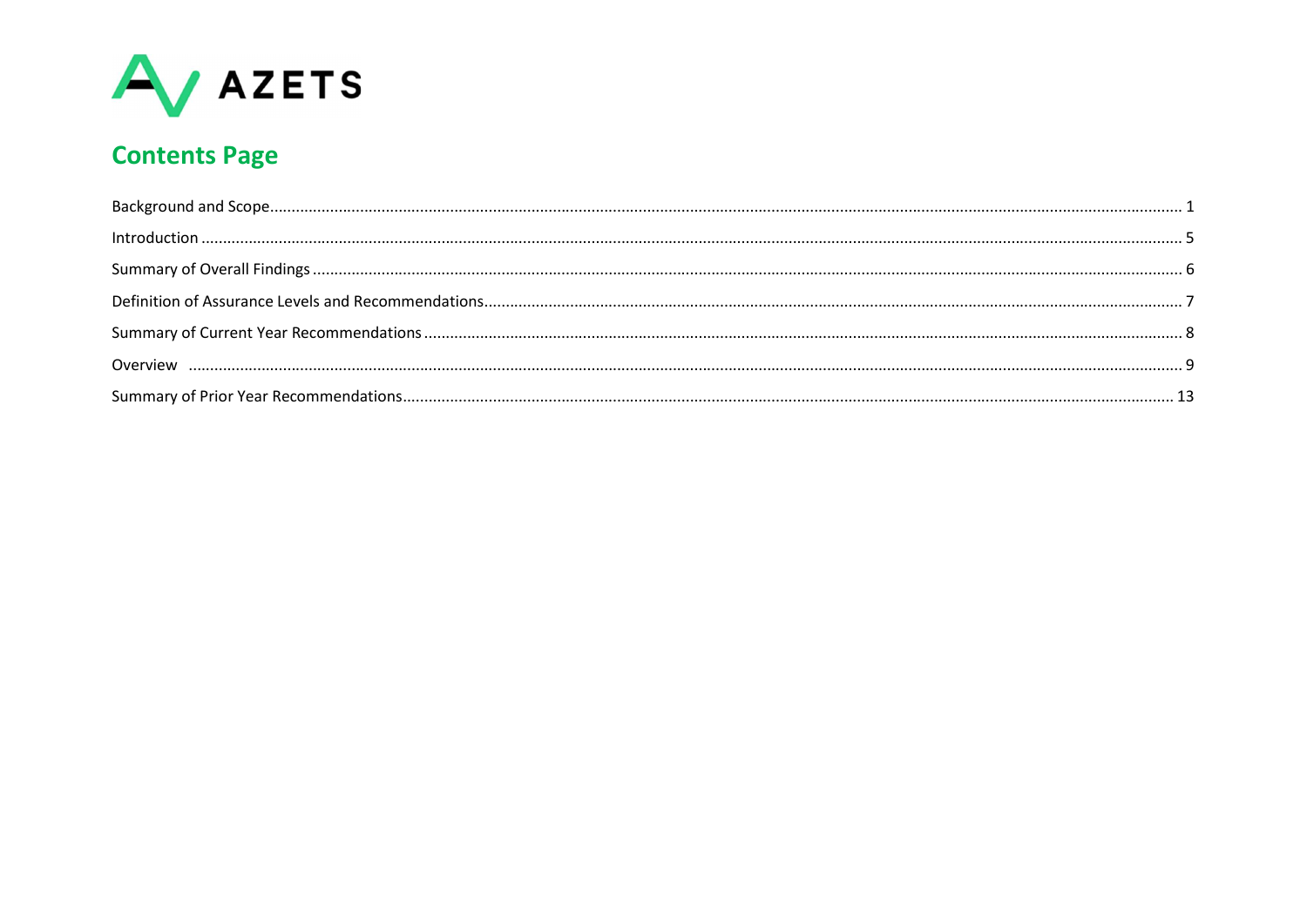

### Background and Scope

#### 1.1 Audit overview

All Trust trusts MUST have a programme of internal scrutiny to provide independent assurance to the Board that its financial and other controls, and risk management procedures, are operating effectively.

The Trust MUST establish an audit committee, appointed by the Board. Trusts with an annual income over £50 million MUST have a dedicated audit committee and other trusts MUST either have a dedicated audit committee or can combine it with another committee. The Finance, Audit and Estates Committee should meet at least three times a year. The Finance, Audit and Estates Committee's role **MUST** include directing the trust's programme of internal scrutiny and reporting to the Board on the adequacy of the Trust's financial and other control and management of risks.

We have conducted the internal audit assignment in terms of the approved plan and as confirmed in our letter of engagement to you. The areas to be covered were as agreed with the Finance, Audit and Estates Committee prior to commencing our review. The time period covered for our review is the financial year ended 31 August 2020. Audit procedures have been planned and performed to evaluate the adequacy, efficiency and effectiveness of the Trust's governance, risk management and control procedures.

The specific areas reviewed during the year are as detailed on page 8.

Our work completing the Internal Audit role of the Trust does not constitute an audit of the financial statements in accordance with Auditing Standards. Consequently our work does not provide any assurance that the accounting records or the financial statements are free from material misstatement, whether caused by fraud, other irregularities or error.

Our main role as internal auditors is to provide an independent review as to whether:

- The financial responsibilities of the Trustees are being properly discharged;
- Resources are being managed in an efficient, economical and effective manner;
- Sound systems of internal financial control are being maintained; and
- Financial considerations are fully taken into account in reaching decisions.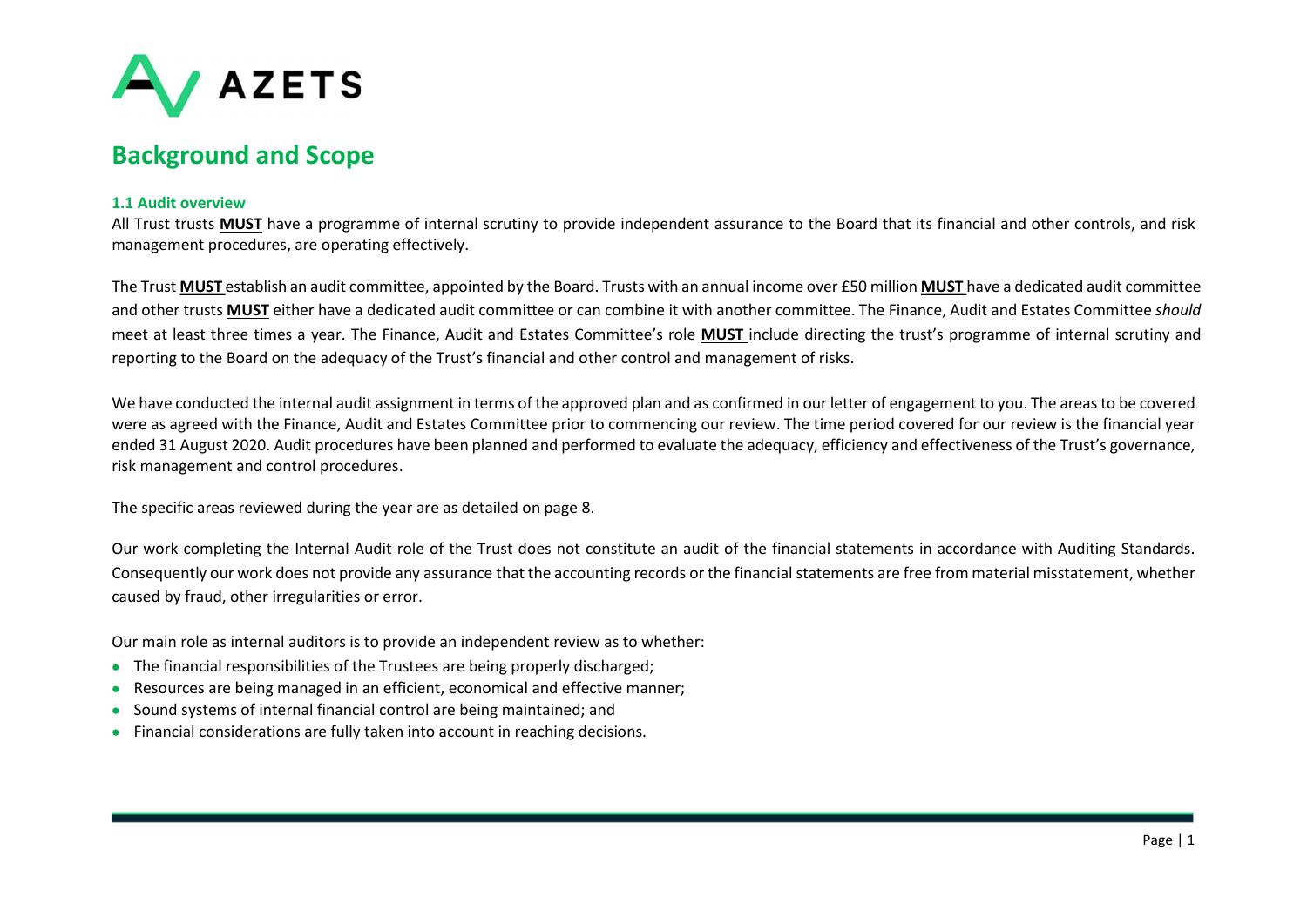

### Background and Scope (cont'd)

We maintained a written record of the tests we performed, and we are reporting to you and the Finance, Audit and Estates Committee, our work performed and the results of our testing. We have, where appropriate made suggestions for improvements to financial systems and procedures.

To the fullest extent permitted by law, we do not accept or assume responsibility to anyone other than the Trust and the Board of Trustees as a body, for our work or our report. If you wish, or are asked, to provide a copy of our report to a third party you must seek our consent before you do this. You are not entitled to disclose our work to a third party without our express permission.

Whilst every effort has been made to state all the facts fairly and accurately, notice is hereby given that:

- All statements contained herein are made by Azets without responsibility and are not to be taken or relied upon as statements of fact or representation of fact.
- No representation or warranty as to the accuracy, express or implied, of any statement herein is made or given. No partner of Azets or any person in its employment or any agent appointed by it has any authority to make or give any representation or warranty whatsoever in relation to the Trust and its assets and liabilities.
- The reader must satisfy themselves as to the correctness of the statements contained herein and in no event shall Azets be liable for any loss or expense arising in any way from fraudulent acts, misrepresentations or wilful default on the part of the management team, employees or agents.
- This report has been prepared on the basis of the information and explanations supplied to Azets during the review. This report has not been updated for any subsequent information which may become available after this date.
- Any transaction is subject to contract to be negotiated and entered into in writing. Neither Azets nor its employees or agents have any authority to enter into verbal contracts on behalf of the reader.
- This report should not be quoted, referred to or shown to any other parties unless so required by court order or a regulatory authority, without prior written consent from a partner in Azets. Azets assumes no responsibility whatsoever in respect of, or arising out of or in connection with, the contents of this report to parties other than the addressees to the letter of engagement, in accordance with the terms stated therein. Should other parties choose to rely in any way on the contents of this report, they do so entirely at their own risk.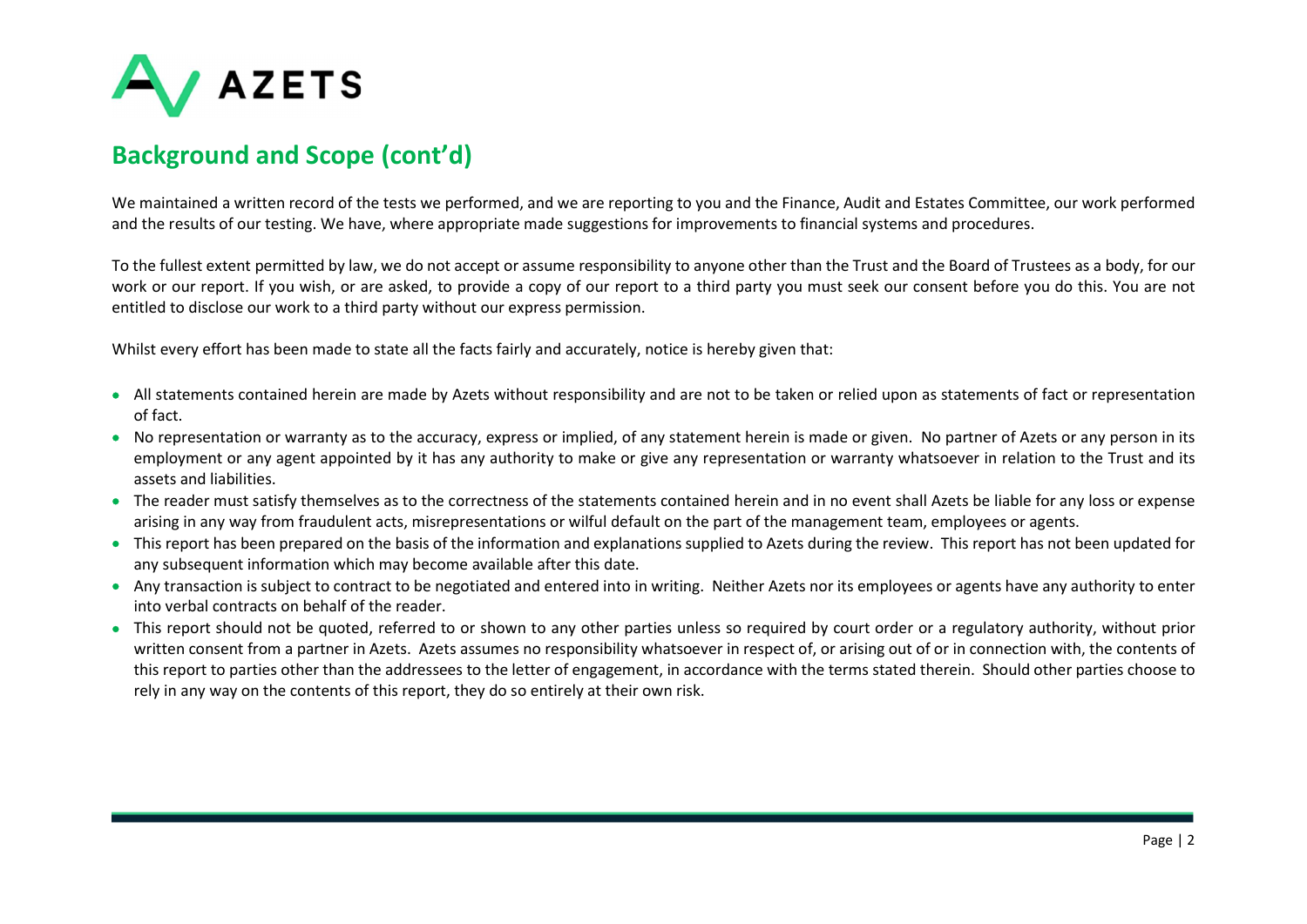

### Background and Scope (cont'd)

#### 1.2 Compliance with professional standards

We have complied with the standards for the International Standards for the Professional Practice of Internal Auditing as issued by the Chartered Institute of Internal Auditors.

#### 1.3 Management responsibilities for risk and internal control

Management is responsible for the establishment and maintenance of effective systems of internal control to ensure that certain key objectives are met as detailed below:

- Financial and operational information is timely and reliable;
- Operations are effective and efficient;
- Assets are safeguarded; and
- Laws, regulations, policies and procedures are complied with.

Risks are communicated and controls are put in place to mitigate any perceived risks.

#### 1.4 Sources of information

Discussions were held with management and staff members who were responsible for the specific processes. The audit work was based on enquiries with the relevant employees, observation, confirmation and validation to supporting documentation such as contracts, agreements and invoices.

The information contained in this report has been prepared from the records of the Trust and from discussions and correspondence as noted above.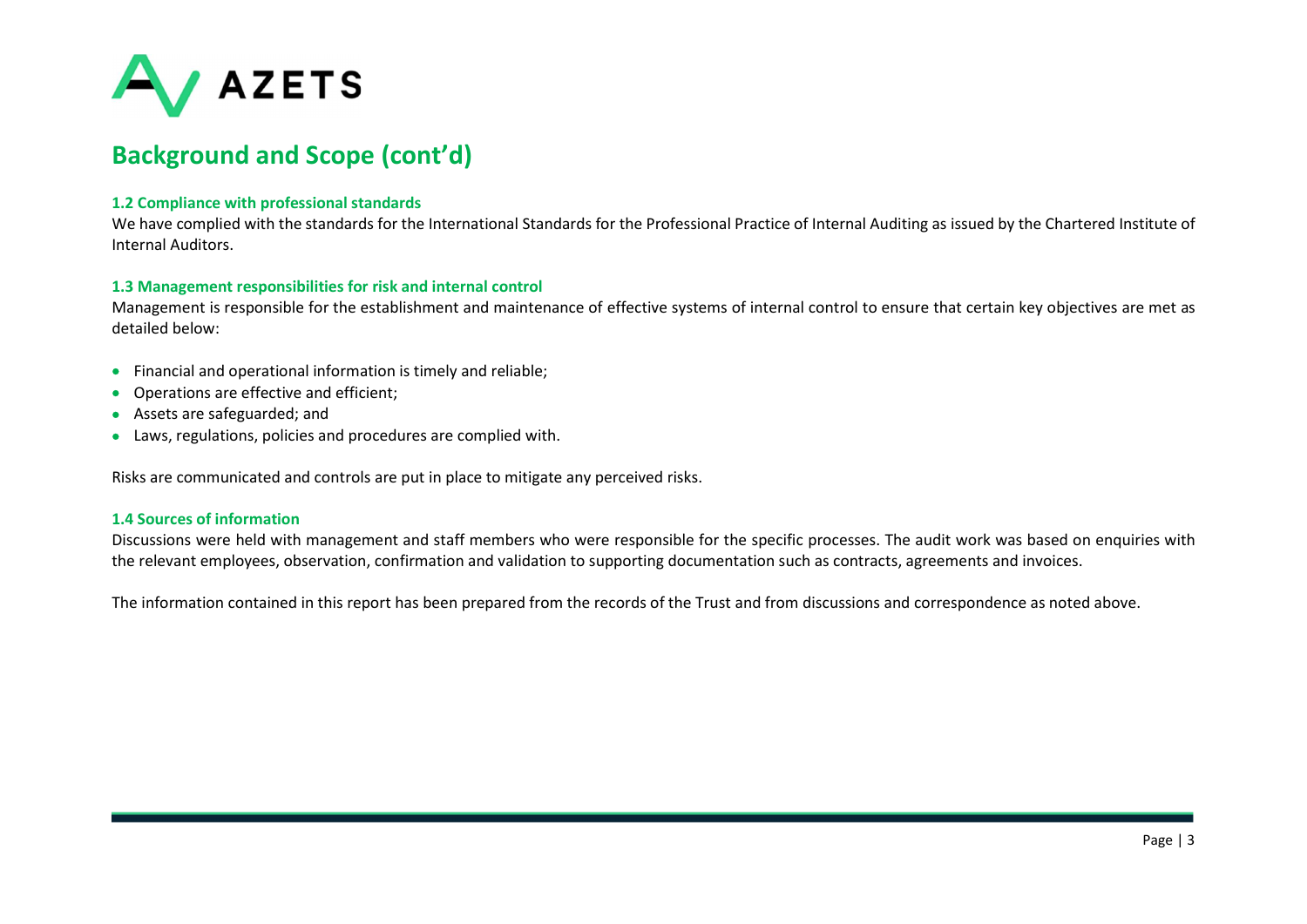

# Background and Scope (cont'd)

#### 1.5 Our contact details

Debbie Saunders Director – Audit and Assurance Telephone: 01483 306318 Email: debbie.saunders@azets.co.uk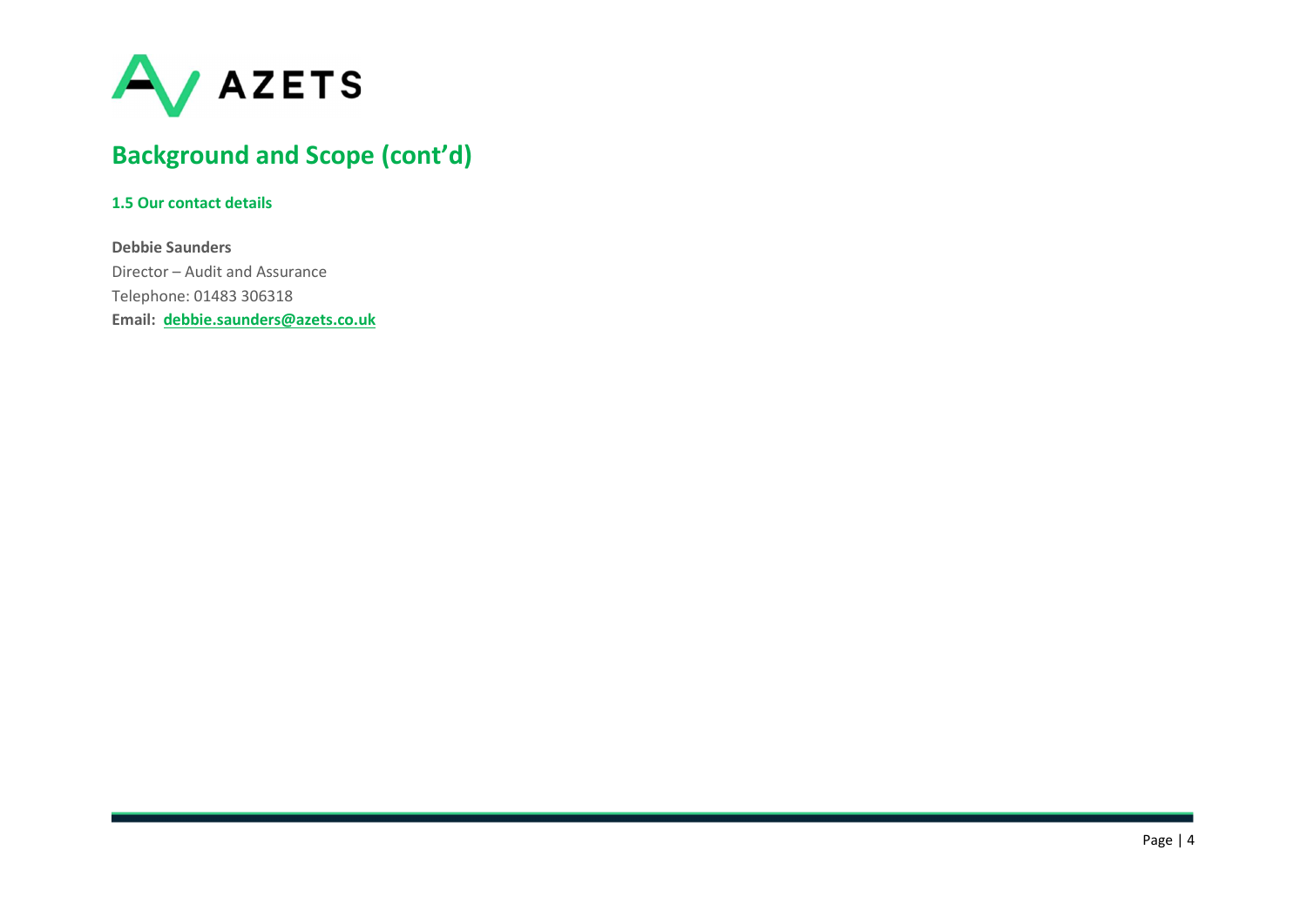

# Introduction

The Peaslake Free School was incorporated on 26 January 2012.

We undertook one visit at the Trust covering the MUST requirements of the Academies Financial Handbook.

An overview of the results of the reviews of the Trust is included in this report.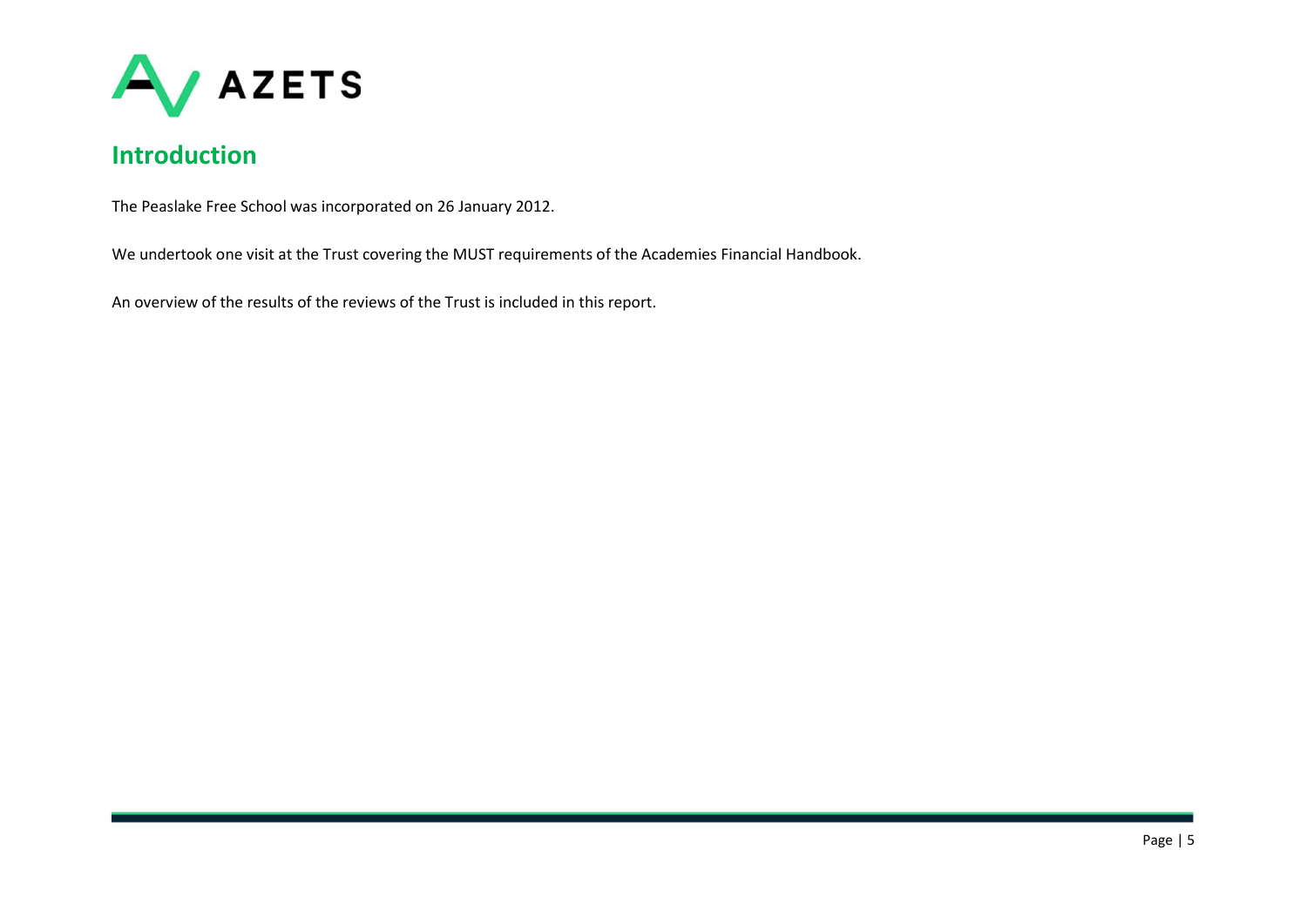

# Summary of Findings

Below is a table detailing the summary of findings for the specific areas that were noted during the internal audit process at the Trust;

| <b>Recommendations Summary</b> |                               |                      |                                                                                     |  |  |
|--------------------------------|-------------------------------|----------------------|-------------------------------------------------------------------------------------|--|--|
| <b>Priority</b>                | <b>No. of Recommendations</b> |                      | <b>Area of Recommendations</b>                                                      |  |  |
| <b>Significant</b>             | 2                             |                      | Roles and responsibilities and internal scrutiny                                    |  |  |
| <b>Merits Attention</b>        | 9                             |                      | Money and oversight, relationships, roles and responsibilities, main financial      |  |  |
|                                |                               |                      | requirements, annual accounts and external audit and the regulator and intervention |  |  |
| Housekeeping                   | 2                             |                      | Main financial requirements and the regulator and intervention                      |  |  |
|                                |                               |                      |                                                                                     |  |  |
| <b>Total</b>                   | 13                            |                      |                                                                                     |  |  |
| Conclusion                     |                               |                      |                                                                                     |  |  |
|                                | <b>Negative assurance</b>     |                      | <b>Positive assurance</b>                                                           |  |  |
|                                | No<br>assurance               | Partial<br>assurance | Reasonable<br><b>Substantial</b><br>assurance<br>assurance                          |  |  |
|                                |                               |                      |                                                                                     |  |  |

Taking into account the issues identified, the Trustees can take reasonable assurance that the controls in place to manage the risks within the areas tested are suitably designed and consistently applied. We have however identified issues that need to be addressed in order to ensure that the control framework is effective in managing the identified risks.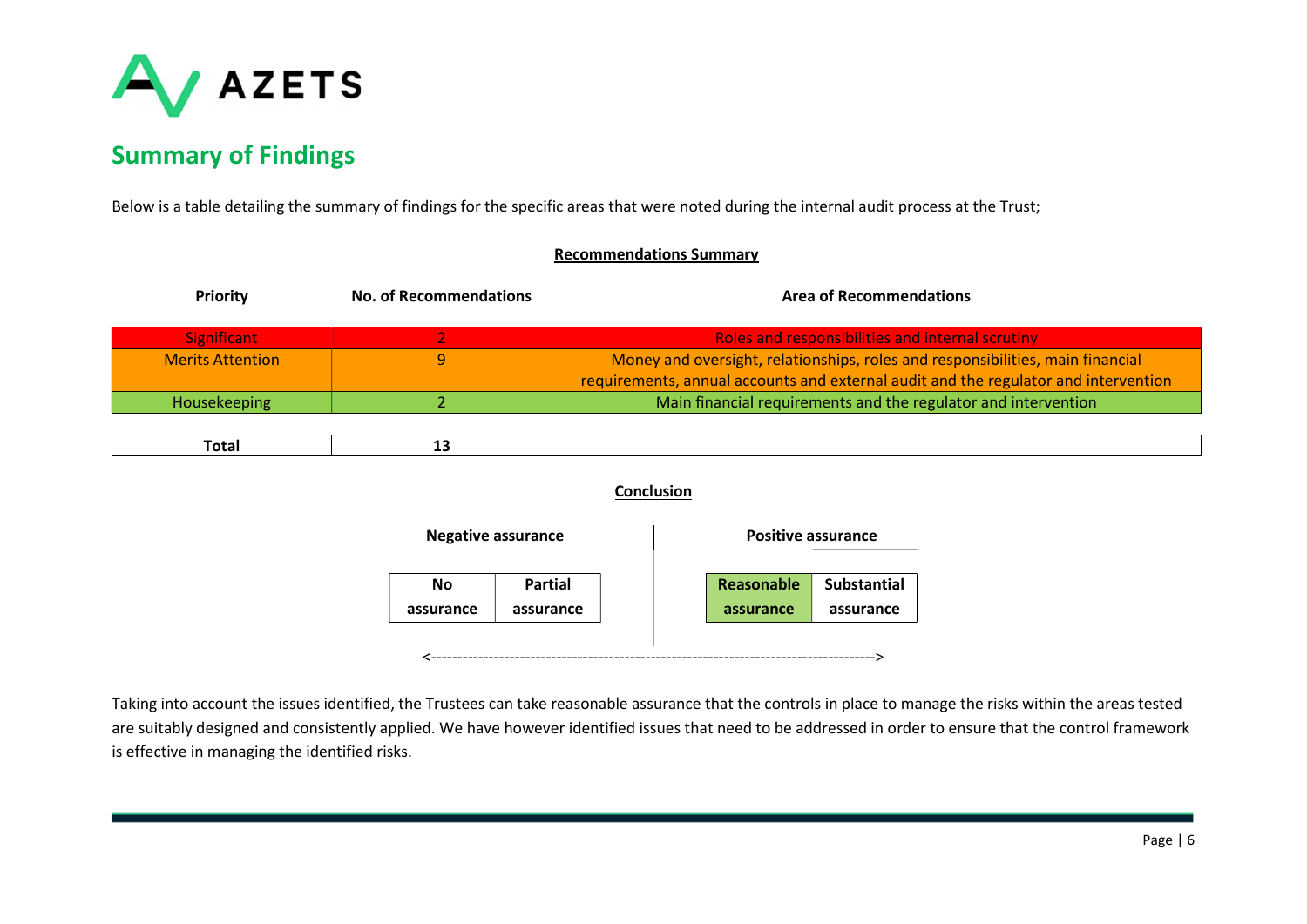

### Definitions of Assurance Levels and Recommendations

The following shows the full range of assurance levels available to us, which reflects the level of assurance the board can take over the work performed.

| Assurance level       | Adequacy of system design                                                                                                     | <b>Effectiveness of operating controls</b>                                                                                                                       |
|-----------------------|-------------------------------------------------------------------------------------------------------------------------------|------------------------------------------------------------------------------------------------------------------------------------------------------------------|
| Substantial assurance | Comprehensive system of controls to meet the<br>control objective.                                                            | Controls are being consistently applied.                                                                                                                         |
| Reasonable assurance  | While a generally sound system of control exists,<br>there are weaknesses which put some of the<br>system objectives at risk. | Some non-compliance with some of the controls.<br>Some issues identified issues that, if not<br>addressed, increase the likelihood of the risk<br>materialising. |
| Partial assurance     | There is a general weakness in control systems.                                                                               | Non-compliance with some of the controls,<br>action needs to be taken to ensure this risk is<br>managed.                                                         |
| No assurance          | Control environment is weak and is open to<br>significant error or abuse.                                                     | Significant non-compliance with basic controls<br>leaves the system open to error or abuse.                                                                      |

| <b>Recommendation Grading</b> | <b>Definition</b>                                                                          |
|-------------------------------|--------------------------------------------------------------------------------------------|
| <b>Significant</b>            | Recommendations represent fundamental control weaknesses.                                  |
| <b>Merits attention</b>       | Recommendations represent some control weaknesses which merit the attention of management. |
| <b>Housekeeping</b>           | Recommendations show areas where we have highlighted opportunities to implement a good or  |
|                               | better practice, to improve efficiency or further reduce exposure to risk.                 |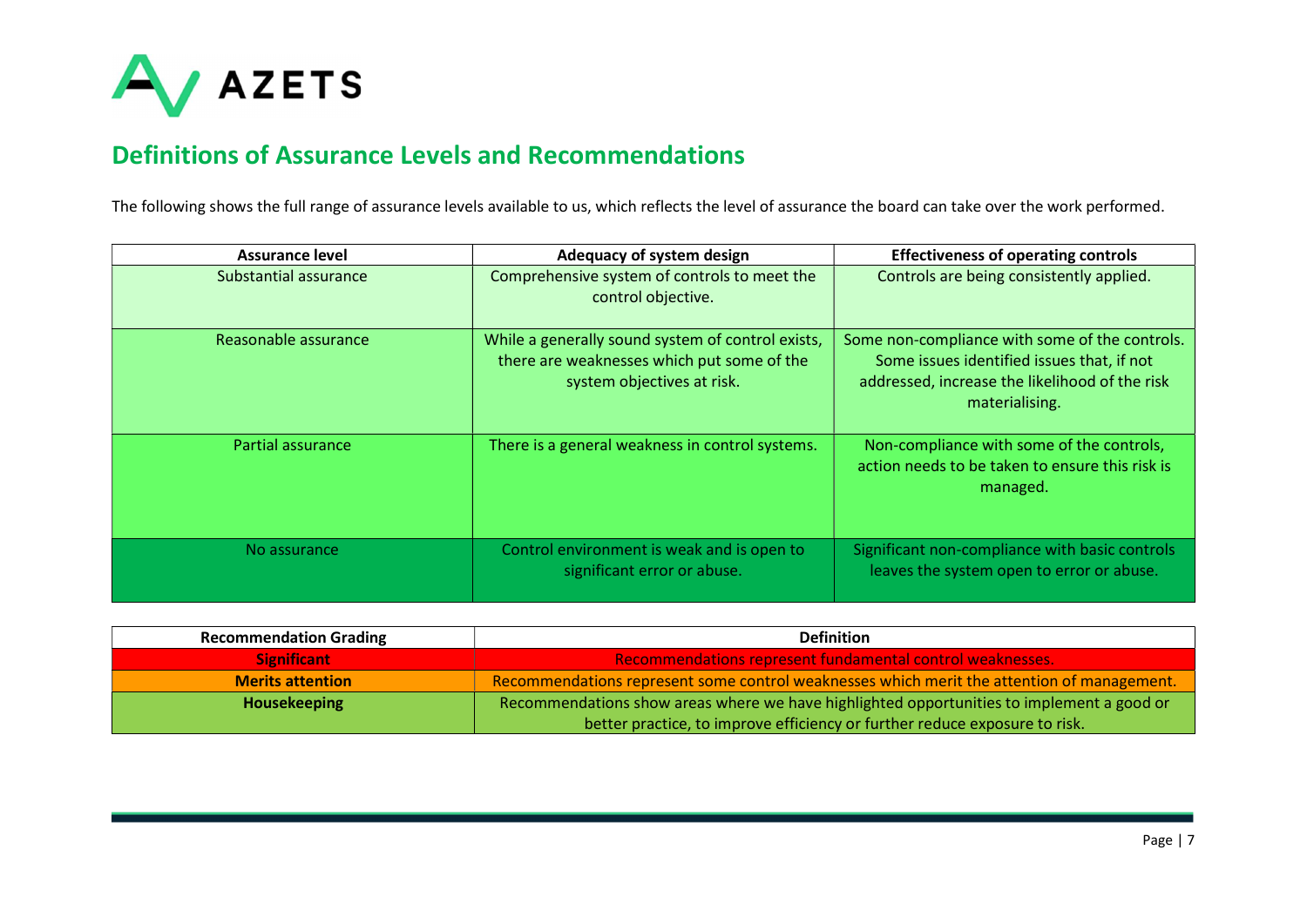

# Summary of Current Year Recommendations

Below is a table detailing a summary of recommendations for specific areas noted during the 2019/20 internal audit process:

| <b>Audit Area</b>           | <b>Priority</b> | <b>Number of Recommendations</b> | <b>Number of Outstanding Points</b> |
|-----------------------------|-----------------|----------------------------------|-------------------------------------|
| Roles and responsibilities  |                 |                                  |                                     |
|                             |                 |                                  |                                     |
| Money and oversight         |                 |                                  |                                     |
| Main financial requirements |                 |                                  |                                     |
|                             |                 |                                  |                                     |
| Relationships               |                 |                                  |                                     |
| Internal scrutiny           |                 |                                  |                                     |
| Annual accounts and         |                 |                                  |                                     |
| external audit              |                 |                                  |                                     |
| The regulator and           |                 |                                  |                                     |
| intervention                |                 |                                  |                                     |
|                             |                 |                                  |                                     |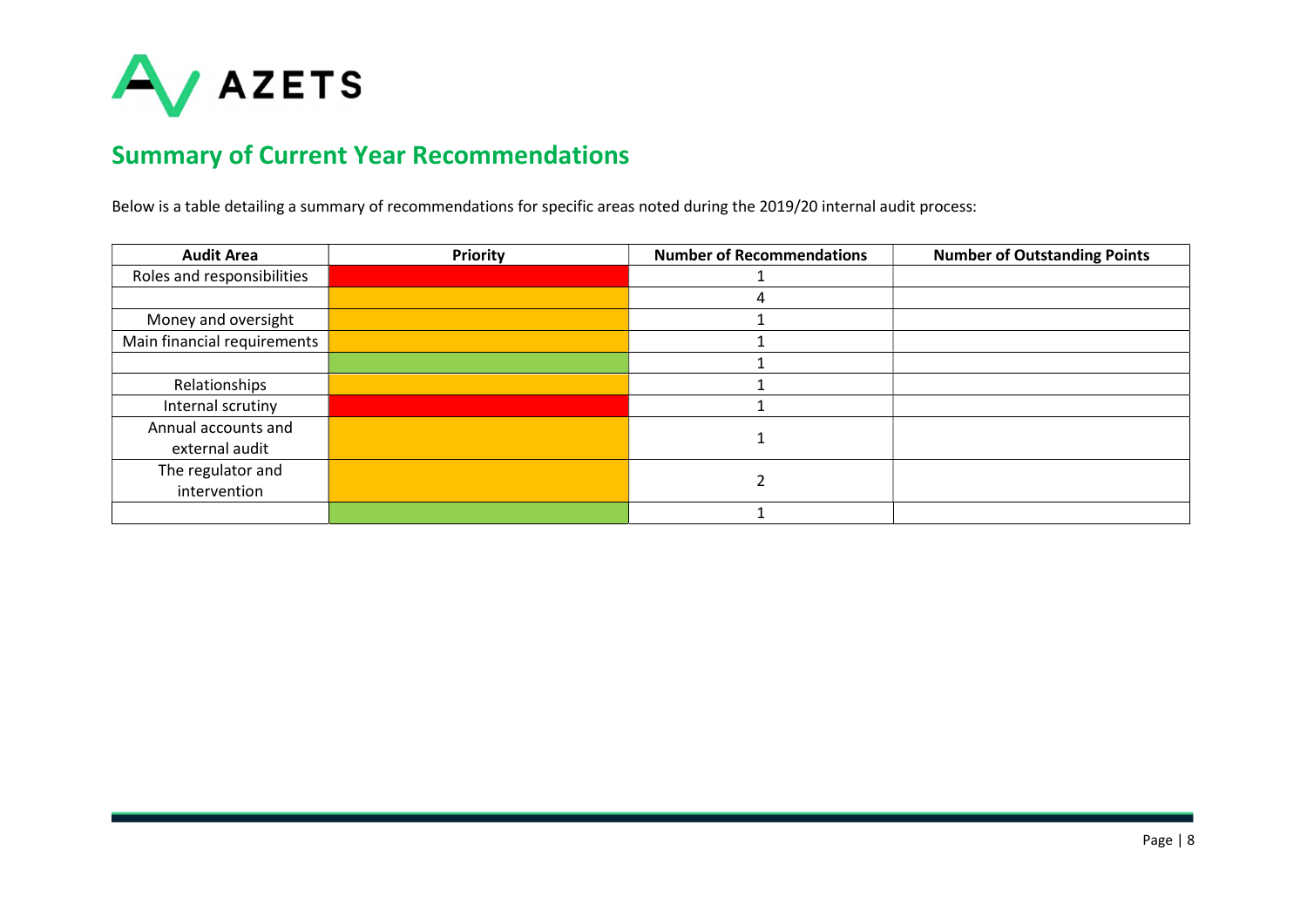

### **Overview**

| Areas reviewed and tests performed                                                                                       | (Y/N)        |  |  |
|--------------------------------------------------------------------------------------------------------------------------|--------------|--|--|
| <b>Financial Procedures, Accounting Records and Systems</b>                                                              |              |  |  |
| Financial procedures are documented and adhered to.                                                                      | ۷            |  |  |
| Appropriate segregation of duties is in place.                                                                           | $\checkmark$ |  |  |
| Continuity of processing is covered within the Finance Manual.                                                           | v            |  |  |
| The Trust is operating the accounting system effectively and securely.                                                   | Υ            |  |  |
| <b>Register of Pecuniary Interests</b>                                                                                   |              |  |  |
| The Trust has an up to date Register of Pecuniary Interests including all Trustees, Senior Leadership Team and key staff |              |  |  |
| with financial responsibilities.                                                                                         |              |  |  |
| <b>Whistle Blowing Policy</b>                                                                                            |              |  |  |
| The Trust holds a Whistle Blowing Policy that has been approved by Trustees, and is readily available to staff.          | v            |  |  |
| <b>New Governor Induction Pack</b>                                                                                       |              |  |  |
| New members of the Local Governing Body are adequately inducted.                                                         | Υ            |  |  |
| <b>Related Party Transactions</b>                                                                                        |              |  |  |
| Any business interests are adequately communicated to the finance team.                                                  | Y            |  |  |
| Appropriate statements have been submitted, with invoices, confirming that work undertaken by any supplier that          | N            |  |  |
| meets the definition of a related party has been undertaken at cost, with no element of profit.                          |              |  |  |
| The ESFA have been notified, and approval obtained, for related party transactions exceeding £20,000.                    | N/A          |  |  |
| Adequate controls are in place to ensure compliance with the related party 'at cost' requirement.                        | N            |  |  |
| <b>Year-end Procedures</b>                                                                                               |              |  |  |
| The Trust's financial statements have been independently reviewed and submitted within the required timescale.           | Y            |  |  |
| <b>Risk Register</b>                                                                                                     |              |  |  |
| The Trust has a sufficient risk register in place which is in accordance with best practice (4T approach).               |              |  |  |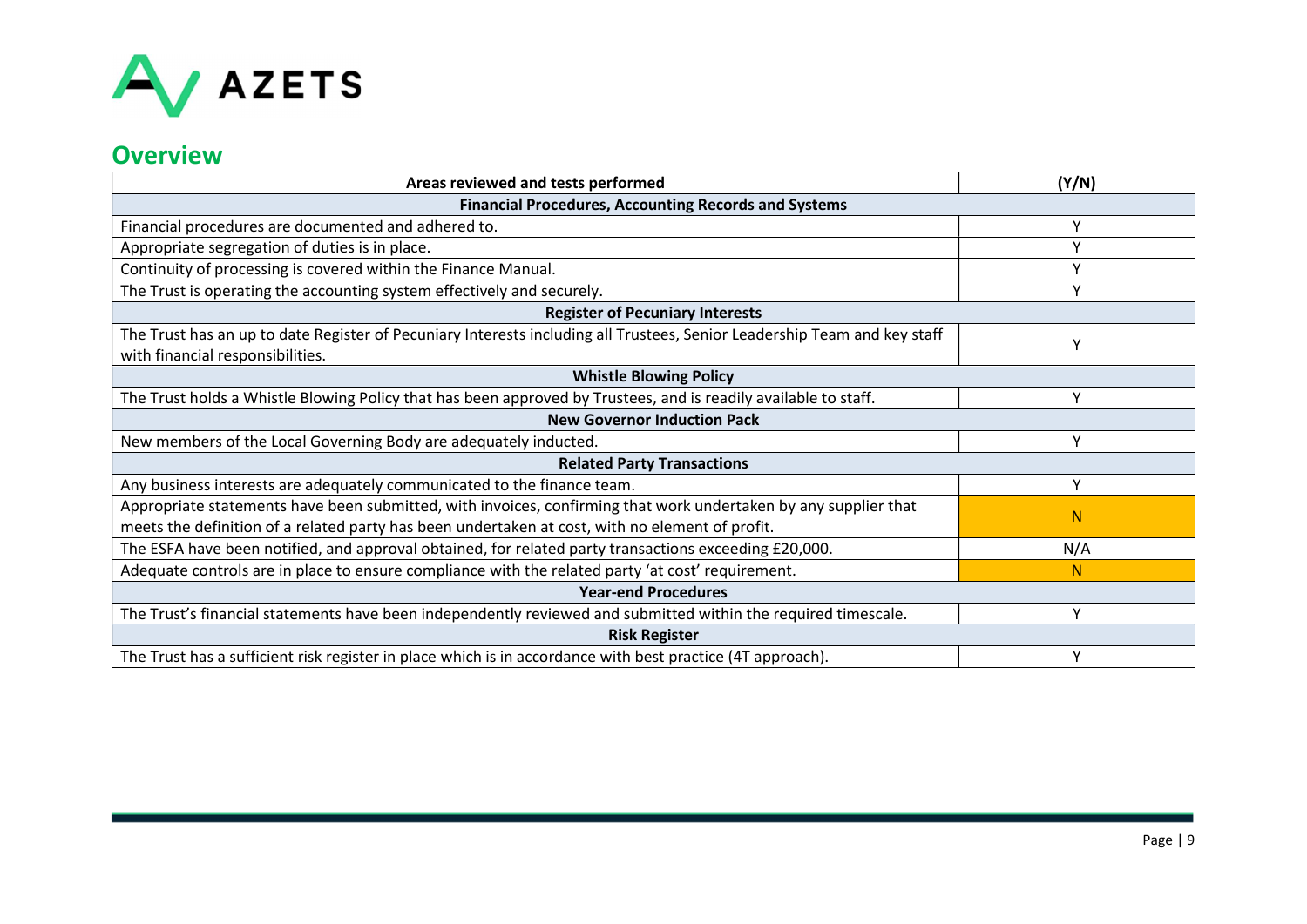

# Overview – (cont'd)

| Areas reviewed and tests performed                                                                                     | (Y/N)        |  |
|------------------------------------------------------------------------------------------------------------------------|--------------|--|
| <b>Monthly Management Reporting and KPIs</b>                                                                           |              |  |
| Monthly management reports are prepared on a monthly basis and include; income and expenditure account, variation      | $\mathbf N$  |  |
| to budget report, cashflows and a balance sheet.                                                                       |              |  |
| A summary of management accounts is presented at each Local Governor's meeting.                                        | $\checkmark$ |  |
| Budgetholders receive a monthly report of their expenditure commitments against their budget.                          | v            |  |
| Adequate supporting schedules are prepared alongside monthly management reports.                                       | v            |  |
| The Trust has selected key financial performance indicators, and measures its performance against these regularly (and |              |  |
| includes an analysis in the annual Trustee's report).                                                                  | N            |  |
| <b>Budgeting &amp; Cashflows</b>                                                                                       |              |  |
| The Trust has an annual budget that is realistic, has been approved by Trustees and has been submitted to the ESFA     |              |  |
| within the required timescale.                                                                                         |              |  |
| The Trust was able to provide an example of where value for money is being achieved.                                   | ν            |  |
| <b>Compliance &amp; Governance</b>                                                                                     |              |  |
| The Trust has complied with relevant ESFA guidelines tested.                                                           | N            |  |
| The Trust has complied with the governance requirements tested.                                                        | N            |  |
| The Trust has complied with the regularity requirements tested.                                                        | ۷            |  |
| The Trust has up to date Safeguarding and Bribery policies, and staff have received adequate training.                 | $\checkmark$ |  |
| Issues raised in the prior year management letter have been resolved.                                                  | N/A          |  |
| The Trust has complied with the internal scrutiny requirements tested.                                                 | N.           |  |